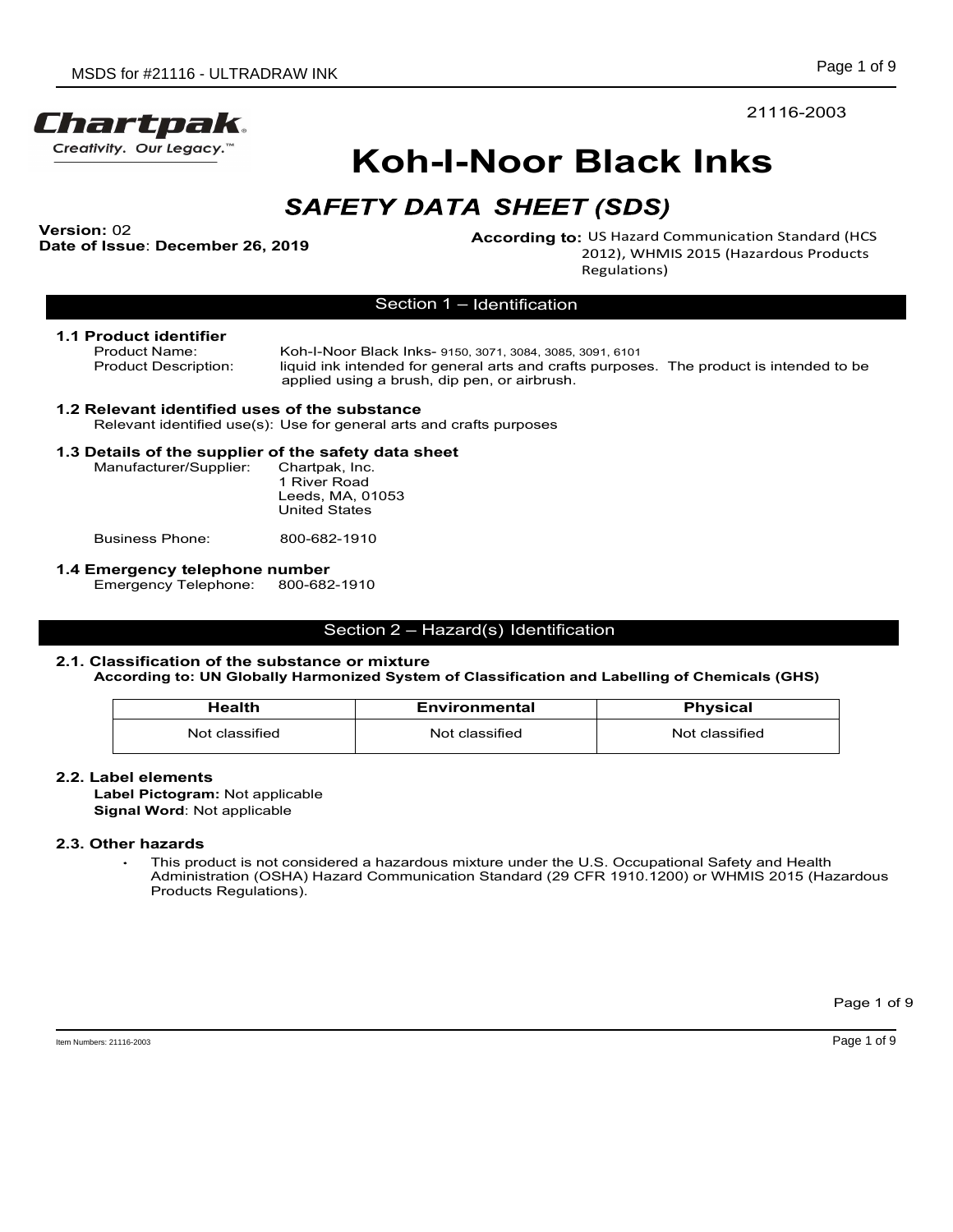| MSDS for #21116 - ULTRADRAW INK                                                                                                                                                                                       |                                    |                        |                                 | Page 2 of 9 |
|-----------------------------------------------------------------------------------------------------------------------------------------------------------------------------------------------------------------------|------------------------------------|------------------------|---------------------------------|-------------|
|                                                                                                                                                                                                                       |                                    |                        |                                 |             |
|                                                                                                                                                                                                                       |                                    |                        |                                 |             |
|                                                                                                                                                                                                                       |                                    |                        |                                 |             |
| Section 3 - Composition / Information on Ingredients                                                                                                                                                                  |                                    |                        |                                 |             |
| <b>Hazardous Components</b>                                                                                                                                                                                           |                                    |                        |                                 |             |
| <b>Chemical Name</b>                                                                                                                                                                                                  | CAS No.                            | EINECS No.             | % Weight                        |             |
| Solvent naptha (petroleum), light arom.<br>Carbon black                                                                                                                                                               | 64742-95-6<br>1333-86-4            | 265-199-0<br>215-609-9 | $0\% - 3.33\%$<br>$0\% - 3.7\%$ |             |
| Anionic/non-ionic surfactant blend                                                                                                                                                                                    | N/A                                | N/A                    | $0\% - 1.06\%$                  |             |
| Titanium dioxide                                                                                                                                                                                                      | 13463-67-7                         | 236-675-5              | 0% - 3.836%                     |             |
| The exact percentage (concentration) of composition of the product has been withheld as trade secrets                                                                                                                 |                                    |                        |                                 |             |
|                                                                                                                                                                                                                       | Section 4 - First-Aid Measures     |                        |                                 |             |
| 4.1 Description of first aid measures<br>Eye contact: No specific first aid measures are required. As a precaution, remove contact lenses, if worn, and flush<br>eyes with water. Seek medical attention if in doubt. |                                    |                        |                                 |             |
| <b>Skin contact:</b> No specific first aid measures are required. Seek medical attention if in doubt.                                                                                                                 |                                    |                        |                                 |             |
| Inhalation: No specific first aid measures are required. If exposed to excessive levels of material in the air, move the<br>exposed person to fresh air. Seek medical attention if in doubt.                          |                                    |                        |                                 |             |
| Ingestion: No specific first aid measures are required. Rinse mouth with water. Do not induce vomiting. Never give<br>anything by mouth to an unconscious person. Seek medical attention if in doubt.                 |                                    |                        |                                 |             |
| 4.2 Most important symptoms and effects, both acute and delayed<br>Refer to Section 11 - Toxicological Information.                                                                                                   |                                    |                        |                                 |             |
| 4.3 Indication of any immediate medical attention and special treatment needed<br>Not required                                                                                                                        |                                    |                        |                                 |             |
|                                                                                                                                                                                                                       | Section 5 - Fire-Fighting Measures |                        |                                 |             |
| 5.1 Extinguishing media<br>Suitable Extinguishing Media: Use extinguishing media suitable for surrounding area if material is involved in a fire<br>(e.g., water fog, foam, dry chemical or carbon dioxide).          |                                    |                        |                                 |             |
|                                                                                                                                                                                                                       |                                    |                        |                                 |             |

The extinguishing concentration) of composition of the product has been withheld as track secrets<br>
Section 4 – First-Aid Measures<br>
Description of first aid measures are required. As a precaution, remove contact lenses, if The exact percentage (concentration) of composition of the product has been withhe<br>
Section 4 – First-Aid Measures<br>
Description of first aid measures are required. As a precaution, remove co<br>
eyes with water. Seek medical Section 4 - First-Alid Measures<br>
Eye contact: No specific first aid measures are required. As a precaution, remove contact lenses, if<br>
yey contact: No specific first aid measures are required. Seek medical attention if in Eye contact: No specific first aid measures are required. As a precaution, remove contact lenses, if wom, and flush<br>Skin contact: No specific first aid measures are required. Geek medical attention if in doubt.<br>
Skin conta

d in a fire<br>Page 2 of 9<br>Page 2 of 9 5.1 Extinguishing media<br>Suitable Extinguishing Media: Use extinguishing media suitable for surrounding area if material is involved in a fire

### 5.2 Special hazards arising from the substance or mixture

### 5.3 Advice for firefighters

Not available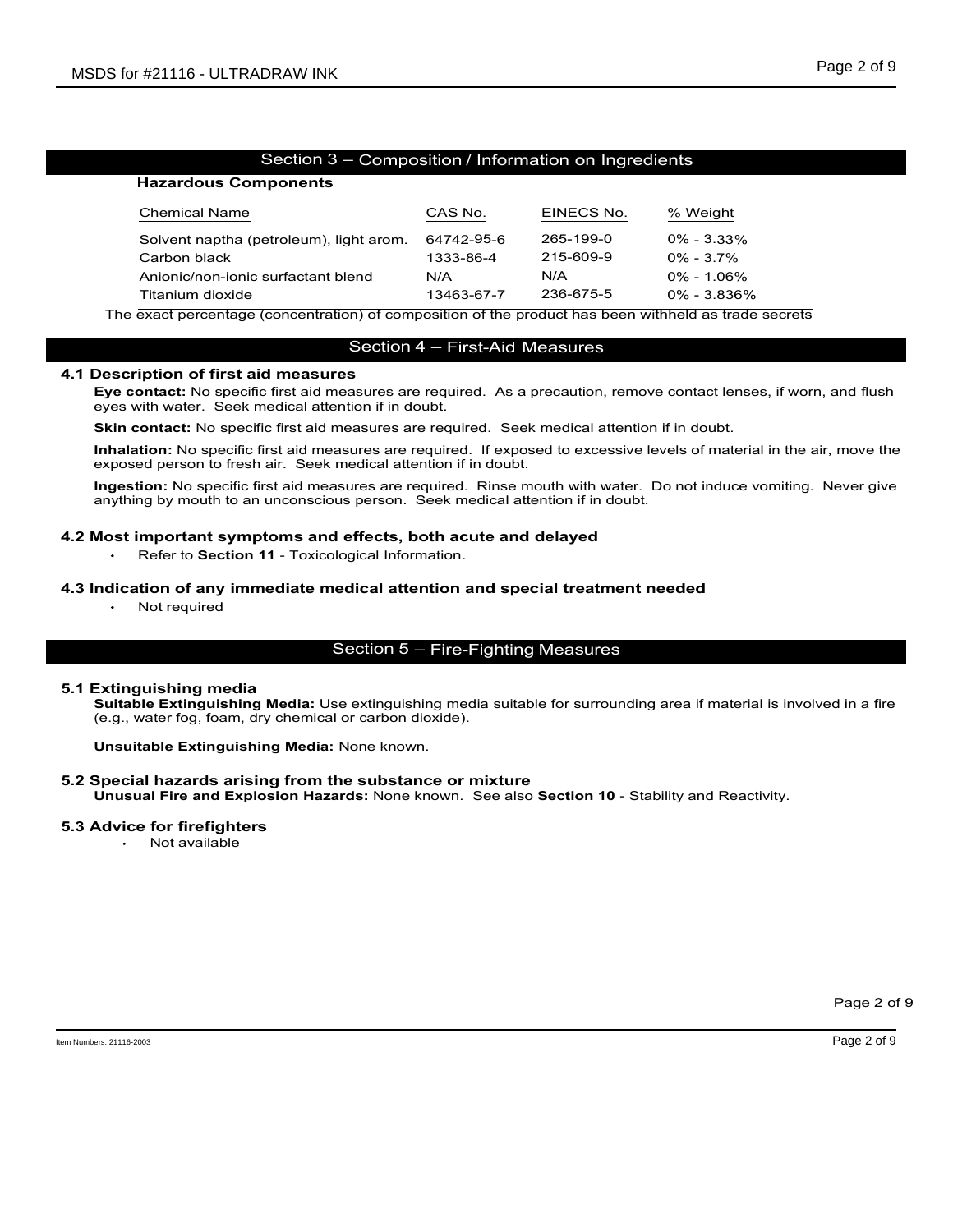MSDS for #21116 - ULTRADRAW INK<br>
Section 6 - Accidental Release Measures<br>
6.1 Personal precautions, protective equipment (PPE) and emergency procedures<br>
Personal Precautions: Observe PPE advice in Section 8 - Exposure Cont Personal Precautions:<br>
Personal Precautions: Protective equipment (PPE) and emergency procedures<br>
Personal Precautions: Observe PPE advice in Section 8 – Exposure Controls/Personal Protection.<br>
Emergency Procedures: Wear s V INK<br>Section 6 – Accidental Release Measures<br>tective equipment (PPE) and emergency procedures<br>we PPE advice in Section 8 – Exposure Controls/Personal Protection.<br>ar suitable protective clothing and gloves.

Emergency Procedures: Wear suitable protective clothing and gloves.

### 6.2 Environmental precautions:

Page 3 of 9<br>
Page 3 of 9<br>
Scetion 6 – Accidental Release Measures<br>
al precautions, protective equipment (PPE) and emergency procedures<br>
al Precautions: Observe PPE advice in Section 8 – Exposure Controls/Personal Protectio Page 3 of 9<br>
Section 6 – Accidental Release Measures<br>
al precautions, protective equipment (PPE) and emergency procedures<br>
al Precautions: Observe PPE advice in Section 8 – Exposure Controls/Personal Protection.<br>
mey Proce 6.3 Methods and material for containment and cleaning up<br>Containment/Clean-up Measures: Contain spill if safe to do so. Collect recoverable product and place in a DS for #21116 - ULTRADRAW INK<br>
Section 6 - Accidental Release Measures<br>
Personal precautions; protective equipment (PPE) and emergency procedures<br>
Personal Precautions: Observe PPE advice in Section 8 - Exposure Controls/P designated container for disposal. Dispose of contents/container in accordance with local/regional/national/international regulations. MSDS for #21116 - ULTRADRAW INK<br>
Section 6 - Accidental Release Mexican<br>
Personal precautions: Observe PPE advise in Section 8 - Exposure C<br>
Personal Precautions: Observe PPE advise in Section 8 - Exposure C<br>
Emergency Pr Refer to Section 8 - Accidential Release Measures<br>
al precautions, protective equipment (PPE) and emergency procedures<br>
al Precautions: Observe PPE advice in Section 8 - Exposure Controls/Personal Protection.<br>
Immental pre Section 6 - Accidental Release Measures<br>
Referantions: Observe PPE advice in Section 8 - Exposure Controls/Personal Protection.<br>
Representions: Observe PPE advice in Section 8 - Exposure Controls/Personal Protection.<br>
Repr 6.1 Personal precautions ; protective equipment (PPE) and emergency procedures<br>
Personal Procedures: Wear suitable protective clothing and gloves.<br>
5.2 Environmental precautions:<br>
Finder protective for safety and contact w Internal precautions:<br>
Prevent entry and contact with soil, drains, sewers, and waterways. Inform relevant<br>
Diocalize gional material for containment and cleaning up<br>
memorivelean-up Measures: Contain spill if safe to do s

### 7.1 Precautions for safe handling

Section 6 – Accidental Release Measures<br>
I Precautions, protective equipment (PPE) and emergency procedures<br>
I Precautions: Observe PPE advice in Section 8 – Exposure Controls/Personal Protection.<br>
How the contamination af Eating, drinking and smoking in work areas is prohibited. Wash hands after use. Remove contaminated clothing and protective equipment before entering eating areas. Use normal measures for prevention of fire. Refer to Secti al Precautions: Observe PPE advice in Section 8 – Exposure Controls/Personal Protection.<br>
Imperial precautions:<br>
The Prevent entry and contact with soil, drains, sewers, and waterways. Inform relevant<br>
Devent entry and con ion 6 – Accidental Release Measures<br>PE advice in Section 8 – Exposure Controls/Personal Protection.<br>The protective clotting and gloves.<br>And the protective clotting and gloves.<br>And the protective clotting and gloves.<br>And th

### 7.3 Specific end use(s)

### 8.1 Control Parameters:

|                                              |                                                      | <u>local/regional/national/international authorities.</u>                                                                                              |                                 |                                                                                                                                                                                                                    |             |
|----------------------------------------------|------------------------------------------------------|--------------------------------------------------------------------------------------------------------------------------------------------------------|---------------------------------|--------------------------------------------------------------------------------------------------------------------------------------------------------------------------------------------------------------------|-------------|
|                                              | local/regional/national/international regulations.   | 6.3 Methods and material for containment and cleaning up<br>designated container for disposal. Dispose of contents/container in accordance with        |                                 | Containment/Clean-up Measures: Contain spill if safe to do so. Collect recoverable product and place in a                                                                                                          |             |
| 6.4 Reference to other sections              |                                                      |                                                                                                                                                        |                                 | Refer to Section 8 - Exposure Controls/Personal Protection and Section 13 - Disposal Considerations.                                                                                                               |             |
|                                              |                                                      | Section 7- Handling and Storage                                                                                                                        |                                 |                                                                                                                                                                                                                    |             |
| 7.1 Precautions for safe handling            |                                                      | Refer to Section 8 - Exposure Controls/Personal Protection.                                                                                            |                                 | Eating, drinking and smoking in work areas is prohibited. Wash hands after use. Remove contaminated<br>clothing and protective equipment before entering eating areas. Use normal measures for prevention of fire. |             |
|                                              |                                                      | 7.2 Conditions for safe storage, including any incompatibilities storage<br>Store in a closed suitable container in a cool, dry, well-ventilated area. |                                 |                                                                                                                                                                                                                    |             |
| 7.3 Specific end use(s)                      |                                                      | Refer to Section 1.2 - Relevant identified uses.                                                                                                       |                                 |                                                                                                                                                                                                                    |             |
|                                              |                                                      | Section 8- Exposure Controls / Personal Protection                                                                                                     |                                 |                                                                                                                                                                                                                    |             |
| 8.1 Control Parameters:                      |                                                      |                                                                                                                                                        |                                 |                                                                                                                                                                                                                    |             |
| Carbon black<br>(as particulates)            | 1333-86-4                                            | $0\% - 3.7\%$                                                                                                                                          | US OSHA<br><b>US ACGIH</b>      | $3.5 \text{ mg/m}^3$ TWA<br>3 mg/m <sup>3</sup> TWA (inhalable fraction)                                                                                                                                           |             |
| <b>Titanium dioxide</b><br>(as particulates) | 13463-67-7                                           | 0% - 3.836%                                                                                                                                            | <b>ACGIH</b><br><u>US NIOSH</u> | 10 mg/m3 TWA<br>15 mg/m3 TWA (total dust)                                                                                                                                                                          |             |
| <b>8.2 Exposure Controls:</b>                | Appropriate engineering controls<br>exposure limits. |                                                                                                                                                        |                                 | Use ventilation or other engineering controls to maintain airborne concentrations below occupational                                                                                                               |             |
| 8.3 Personal Protective Equipment            |                                                      |                                                                                                                                                        |                                 |                                                                                                                                                                                                                    |             |
|                                              |                                                      | Note: Consider the concentration and amount of product at the workplace when selecting PPE.                                                            |                                 |                                                                                                                                                                                                                    |             |
|                                              |                                                      |                                                                                                                                                        |                                 | Respiratory: Avoid conditions that would create fine mists. If necessary, refer to appropriate regulatory standards.                                                                                               |             |
|                                              |                                                      |                                                                                                                                                        |                                 |                                                                                                                                                                                                                    | Page 3 of 9 |
| em Numbers: 21116-2003                       |                                                      |                                                                                                                                                        |                                 |                                                                                                                                                                                                                    | Page 3 of 9 |
|                                              |                                                      |                                                                                                                                                        |                                 |                                                                                                                                                                                                                    |             |
|                                              |                                                      |                                                                                                                                                        |                                 |                                                                                                                                                                                                                    |             |
|                                              |                                                      |                                                                                                                                                        |                                 |                                                                                                                                                                                                                    |             |

### 8.2 Exposure Controls:

### Appropriate engineering controls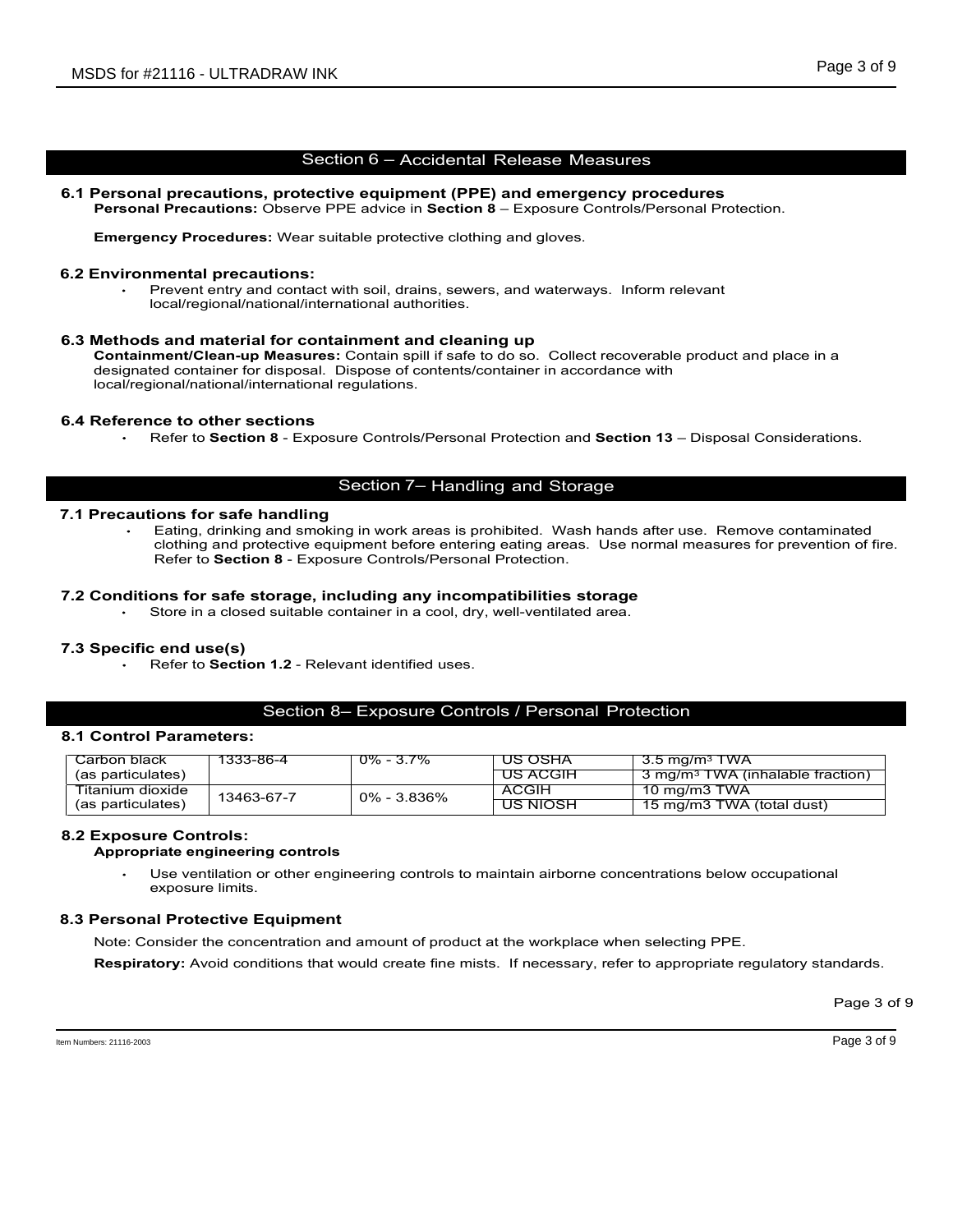**Eyes/Face:** No special eye protection is generally required. Wear safety glasses with side shields, chemical goggles, or complete facial protection if operating conditions create mists that are not adequately controlled. **Eyes/Face:** No special eye protection is generally required. Wear safety glasses with side shields, chemical goggles, or complete facial protection if operating conditions create mists that are not adequately controlled. DS for #21116 - ULTRADRAW INK<br>
Eyes/Face: No special eye protection is generally required. Wear safety glasses with side shields,<br>
or complete facial protection if operating conditions create mists that are not adequately DS for #21116 - ULTRADRAW INK<br>
Page 4 of 9<br>
Hands-Consider the consideration is generally required. Wear safety glasses with side shields, chemical goggles,<br>
or complete facial protection if operating conditions create mis material at the specific workplace. Wear protective clothing if engineering controls or work practices are not adequate<br>to prevent significant skin contact. Protective measures may include general protective gloves (e.g., DS for #21116 - ULTRADRAW INK<br>
Fyes/Face: No special eye protection is generally required. Wear safety glasses with side shields, chemical goggles,<br>
or complete facial protection if operating conditions create mists that a DS for #21116 - ULTRADRAW INK<br>Eyes/Face: No special eye protection is generally required. Wear safety glasses with side<br>or complete facial protection if operating conditions create mists that are not adequately col<br>hands/S DS for #21116 - ULTRADRAW INK<br>
Fyes/Face: No special eye protection is generally required. Wear safety glasses with side shields, chemical gog<br>
or complete facial protection if operating conditions create mists that are no Page 4 of 9<br>
Page 4 of 9<br>
Protection is generally required. Wear safety glasses with side shields, chemical goggles,<br>
if operating conditions create mists that are not adequately controlled. If necessary, refer<br>
indents.<br>

Thermal Hazards: None known.

Environmental Exposure Controls: Not available.

### 9.1 Information on basic physical and chemical properties

| Appearance:                                                     |                                          | <b>Partition Coefficient</b>                                                     |                                 |             |
|-----------------------------------------------------------------|------------------------------------------|----------------------------------------------------------------------------------|---------------------------------|-------------|
| <b>Physical state:</b><br>Color:<br><b>Odor/Odor threshold:</b> | Liquid<br>Various<br>Not available       | n-octanol/water:<br><b>Auto-ignition</b><br>temperature:                         | Not available<br>Not applicable |             |
| pH (as supplied):                                               | Not available                            | <b>Decomposition</b><br>temperature:                                             | Not available                   |             |
| <b>Melting/freezing point:</b>                                  | Not available                            | <b>Viscosity:</b>                                                                | Not applicable                  |             |
| <b>Boiling point/range:</b>                                     | Not available                            | <b>Molecular weight:</b>                                                         | Not available                   |             |
| <b>Flash point:</b>                                             | Not applicable                           | Taste:                                                                           | Not available                   |             |
| <b>Evaporation rate:</b>                                        | Not available                            | <b>Explosive properties:</b>                                                     | Not available                   |             |
| <b>Flammability:</b>                                            | Not applicable                           | <b>Oxidizing properties:</b>                                                     | Not available                   |             |
| <b>Upper/lower explosive</b><br>limits:                         | Not applicable                           | <b>Surface tension:</b>                                                          | Not applicable                  |             |
| Vapor pressure:                                                 | Not available                            | <b>Volatile component:</b>                                                       | Not applicable                  |             |
| <b>Water solubility:</b>                                        | <b>Insoluble</b>                         | Gas group:                                                                       | Not applicable                  |             |
| Vapor density $(Air = 1)$ :                                     | Not available                            | pH (as solution):                                                                | Not applicable                  |             |
| <b>Specific gravity (Water =</b><br>$1)$ :                      | Not available                            | VOC:                                                                             | Not applicable                  |             |
| <b>Relative density:</b>                                        | Not available                            | Particle size range:                                                             | Not available                   |             |
| 9.2 Other information<br>No further data available.             |                                          | Section 10 - Stability and Reactivity                                            |                                 |             |
| <b>10.1 Reactivity</b>                                          |                                          | This material is considered stable under normal handling and storage conditions. |                                 |             |
| 10.2 Chemical stability                                         |                                          | This material is considered stable under normal handling and storage conditions. |                                 |             |
|                                                                 |                                          |                                                                                  |                                 |             |
| 10.3 Possibility of hazardous reactions                         | Hazardous polymerization will not occur. |                                                                                  |                                 |             |
|                                                                 |                                          |                                                                                  |                                 |             |
|                                                                 |                                          |                                                                                  |                                 | Page 4 of 9 |

## **9.2 Other information**<br>No further data available.

### 10.1 Reactivity

### 10.2 Chemical stability

### 10.3 Possibility of hazardous reactions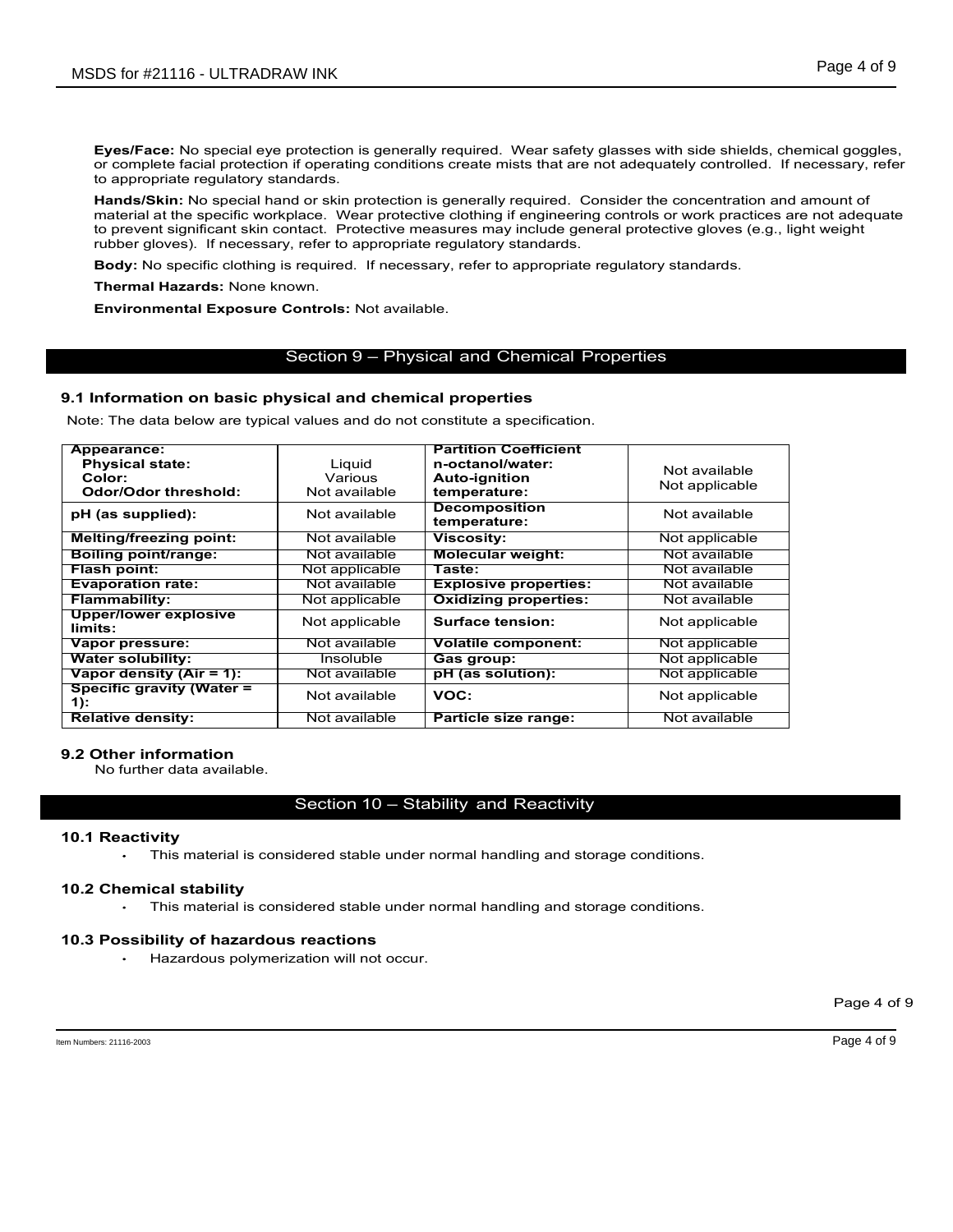### 10.4 Conditions to avoid

### 10.5 Incompatible materials

### 10.6 Hazardous decomposition products

|                                                                                         |                                                                                                                                                                                                                                                                                                                                                                                                               | Page 5 of 9 |
|-----------------------------------------------------------------------------------------|---------------------------------------------------------------------------------------------------------------------------------------------------------------------------------------------------------------------------------------------------------------------------------------------------------------------------------------------------------------------------------------------------------------|-------------|
| MSDS for #21116 - ULTRADRAW INK                                                         |                                                                                                                                                                                                                                                                                                                                                                                                               |             |
| <b>10.4 Conditions to avoid</b><br>Heat, flames, sparks, ignition sources.<br>$\bullet$ |                                                                                                                                                                                                                                                                                                                                                                                                               |             |
| 10.5 Incompatible materials<br>Strong oxidizing agents.<br>$\bullet$                    |                                                                                                                                                                                                                                                                                                                                                                                                               |             |
| 10.6 Hazardous decomposition products<br>None known.<br>$\bullet$                       |                                                                                                                                                                                                                                                                                                                                                                                                               |             |
| Likely routes of exposure: Skin contact, inhalation of droplets.                        | Section 11 - Toxicological Information                                                                                                                                                                                                                                                                                                                                                                        |             |
| Potential signs and symptoms of:                                                        |                                                                                                                                                                                                                                                                                                                                                                                                               |             |
| <b>Acute oral toxicity:</b><br><b>Acute dermal toxicity:</b>                            | Practically non-toxic based on available data.<br>Practically non-toxic based on animal studies and available data.                                                                                                                                                                                                                                                                                           |             |
| <b>Acute inhalation toxicity:</b>                                                       | Insufficient and/or no data identified for the components in this product.                                                                                                                                                                                                                                                                                                                                    |             |
| <b>Skin corrosion/irritation:</b>                                                       | The components in this product are not irritating to the skin based on animal<br>studies and available data.                                                                                                                                                                                                                                                                                                  |             |
| Serious eye damage/irritation:                                                          | Anionic/non-ionic surfactant blend may cause eye irritation, pain, reddening,<br>swelling, and/or stinging. The other components in this product are not<br>sensitizing to the skin based on human and/or animal studies.                                                                                                                                                                                     |             |
| <b>Respiratory or skin sensitization:</b>                                               | Anionic/non-ionic surfactant blend may cause an allergic skin reaction.<br>Symptoms of exposure include rash and pain. The other components in this<br>product are not sensitizing to the skin based on human and/or animal studies.                                                                                                                                                                          |             |
| <b>Mutagenicity:</b>                                                                    | No components are classified with respect to mutagenicity by the IARC, NTP,<br>and ACGIH.                                                                                                                                                                                                                                                                                                                     |             |
| <b>Carcinogenicity:</b>                                                                 | Carbon black (CAS No. 1333-86-4) and titanium dioxide (CAS No. 13463-67-7)<br>particulates are classified as possibly carcinogenic to humans (Category 2); No<br>other components are classified with respect to carcinogenicity by the IARC,<br>NTP, and ACGIH.                                                                                                                                              |             |
| <b>Reproductive Toxicity:</b>                                                           | No components are classified with respect to carcinogenicity by the IARC, NTP,<br>and ACGIH.                                                                                                                                                                                                                                                                                                                  |             |
| Specific target organ toxicity<br>(single exposure):                                    | Solvent naptha (petroleum), light aroma. (CAS No. 64742-95-6 may cause<br>drowsiness and dizziness. The other components in this product are not specific<br>target organ toxicants (single exposure) based on the available information,<br>human and/or animal studies.                                                                                                                                     |             |
| Specific target organ toxicity<br>(repeated exposure):                                  | Repeated or prolonged inhalation of carbon black (CAS No. 1333-86-4) or<br>titanium dioxide (CAS No. 13463-67-7) particulates may damage or impair the<br>respiratory and pulmonary systems; however, inhalation of carbon black or<br>titanium dioxide as particulates is not anticipated given the physical form of the<br>product. Insufficient and/or no data identified for the other components in this |             |
| <b>Aspiration hazard:</b>                                                               | The components in this product are not aspiration hazards based on the<br>available information, human and/or animal studies.                                                                                                                                                                                                                                                                                 |             |
| <b>References:</b><br>ECHA. 2017. REACH Registered Substances Database.                 | product.<br>U.S. National Library of Medicine. 2017. Toxicology Data Network (TOXNET) Database. National Institutes of Health (NIH).                                                                                                                                                                                                                                                                          |             |
|                                                                                         |                                                                                                                                                                                                                                                                                                                                                                                                               |             |
|                                                                                         |                                                                                                                                                                                                                                                                                                                                                                                                               | Page 5 of 9 |
|                                                                                         |                                                                                                                                                                                                                                                                                                                                                                                                               |             |

### References: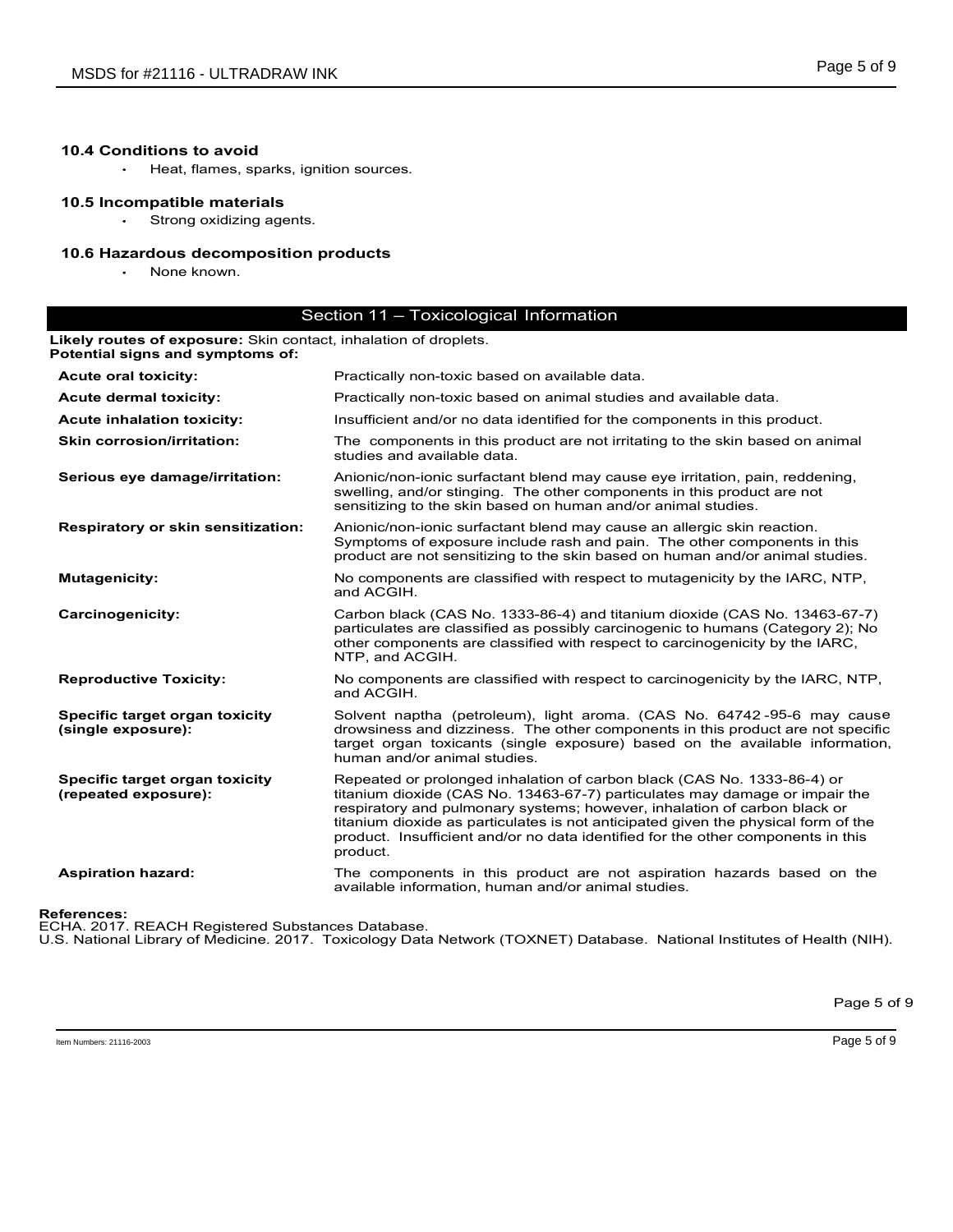### 12.1 Toxicity

VINK<br>
Section 12 – Ecological Information<br>
Section 12 – Ecological Information<br>
No. Species<br>
No. Species<br>
Section 1994<br>
Test Results (mg/L)<br>
Test Results (mg/L)

|                                                                  | MSDS for #21116 - ULTRADRAW INK |                                                                                                             | Page 6 of 9                                 |
|------------------------------------------------------------------|---------------------------------|-------------------------------------------------------------------------------------------------------------|---------------------------------------------|
|                                                                  |                                 |                                                                                                             |                                             |
|                                                                  |                                 |                                                                                                             |                                             |
|                                                                  |                                 | Section 12 - Ecological Information                                                                         |                                             |
|                                                                  |                                 |                                                                                                             |                                             |
| 12.1 Toxicity<br>$\bullet$                                       |                                 | This product is not expected to be harmful or toxic to aquatic life. See ecotoxicity data for the hazardous |                                             |
| components below.                                                |                                 |                                                                                                             |                                             |
| <b>Chemical Name</b>                                             | <b>CAS No.</b>                  | <b>Species</b>                                                                                              | <b>Test Results (mg/L)</b>                  |
|                                                                  |                                 | Fish [fathead minnow]                                                                                       | 96-hour LC50 = $42$                         |
| <b>Carbon Black</b>                                              | 1333-86-4                       | Daphnia magna                                                                                               | 48-hour $EC50 = 91$                         |
|                                                                  |                                 | Algae [Selenastrum capricornutum]                                                                           | 72-hour $EC50 = 82$                         |
| Anionic/non-ionic                                                |                                 | Fish [fathead minnow]                                                                                       | 96-hour LC50 = 2.24                         |
| surfactant blend                                                 | N/A                             | Daphnia magna<br>Algae [Selenastrum capricornutum]                                                          | 48-hour EC50 = 13.2<br>$72$ -hour EC50 = 50 |
|                                                                  | 13463-67-7                      | Fish [Pimephales promelas]                                                                                  | 96-hour LC50 = $>1000$                      |
|                                                                  |                                 | Algae [Pseudokirchneriella                                                                                  |                                             |
| Titanium dioxide                                                 |                                 | subcapitata]                                                                                                | 48-hour $EC50 = 100$                        |
|                                                                  |                                 | Daphnia magna                                                                                               | 72-hour $EC50 = 1000$                       |
| 12.2 Persistence and degradability                               |                                 |                                                                                                             |                                             |
|                                                                  |                                 | Carbon black (CAS No. 1333-86-4) is expected to be biodegradable.                                           |                                             |
|                                                                  |                                 | Anionic/non-ionic surfactant blend is expected to be biodegradable.                                         |                                             |
|                                                                  |                                 | Titanium dioxide (CAS No. 13463-67-7) is expected to be practically not biodegradable.                      |                                             |
| 12.3 Bioaccumulative potential                                   |                                 |                                                                                                             |                                             |
|                                                                  |                                 |                                                                                                             |                                             |
| $\bullet$                                                        |                                 | Titanium dioxide (CAS No. 13463-67-7) does not bioaccumulate.                                               |                                             |
| 12.4 Mobility in Soil                                            |                                 |                                                                                                             |                                             |
| · No data available.                                             |                                 |                                                                                                             |                                             |
| 12.5 Results of PBT and vPvB assessment                          |                                 |                                                                                                             |                                             |
| $\bullet$ .                                                      |                                 | Solvent naptha (petroleum), light arom. (CAS No. 64742-95-6) is not considered to be PBT or vPvB.           |                                             |
| 12.6 Other adverse effects                                       |                                 |                                                                                                             |                                             |
|                                                                  | No further data available.      |                                                                                                             |                                             |
|                                                                  |                                 |                                                                                                             |                                             |
| References:<br>ECHA. 2019. REACH Registered Substances Database. |                                 |                                                                                                             |                                             |
|                                                                  |                                 | Section 13 - Disposal Considerations                                                                        |                                             |
|                                                                  |                                 |                                                                                                             |                                             |
| 13.1 Waste treatment methods                                     |                                 |                                                                                                             |                                             |

### 12.2 Persistence and degradability

- Carbon black (CAS No. 1333-86-4) is expected to be biodegradable.
- Anionic/non-ionic surfactant blend is expected to be biodegradable.
- Titanium dioxide (CAS No. 13463-67-7) is expected to be practically not biodegradable.

### 12.3 Bioaccumulative potential

- 
- 
- 12.4 Mobility in Soil<br>No data available.

### 12.5 Results of PBT and vPvB assessment

### 12.6 Other adverse effects

## References:<br>ECHA. 2019. REACH Registered Substances Database.

### 13.1 Waste treatment methods

is material<br>ernational<br>d<br>Page 6 of 9<br>Page 6 of 9 Frequency of the subsequent of the subsequent of the separated by the present of the separation of the separation of the separation of the separation of the separation of the contended to the biodegradable.<br>
Trainium diox **Persistence and degradability**<br>
Carbon black (CAS No. 1333-864) is expected to be biodegradable.<br>
Carbon black (CAS No. 13463-67-7) is expected to be predically not biodegradable.<br>
Trianium dioxide (CAS No. 13463-67-7) i to drain into sewers/water supplies. Dispose of waste in accordance with local, regional, national, and/or international regulations.

| <b>ADR/RID/ADNR/DOT</b> | <b>IMO/IMDG</b>                                                                                                                                                   | <b>ICAO/IATA</b>                                                                                                                                                                                                                                                                                                                                                                                                                                                                                                                                                                                                                                                                                                                             |
|-------------------------|-------------------------------------------------------------------------------------------------------------------------------------------------------------------|----------------------------------------------------------------------------------------------------------------------------------------------------------------------------------------------------------------------------------------------------------------------------------------------------------------------------------------------------------------------------------------------------------------------------------------------------------------------------------------------------------------------------------------------------------------------------------------------------------------------------------------------------------------------------------------------------------------------------------------------|
| Not classified          | Not classified                                                                                                                                                    | Not classified                                                                                                                                                                                                                                                                                                                                                                                                                                                                                                                                                                                                                                                                                                                               |
| Not classified          | Not classified                                                                                                                                                    | Not classified                                                                                                                                                                                                                                                                                                                                                                                                                                                                                                                                                                                                                                                                                                                               |
|                         |                                                                                                                                                                   | Page 6 of 9                                                                                                                                                                                                                                                                                                                                                                                                                                                                                                                                                                                                                                                                                                                                  |
|                         |                                                                                                                                                                   |                                                                                                                                                                                                                                                                                                                                                                                                                                                                                                                                                                                                                                                                                                                                              |
|                         | 2.5 Results of PBT and vPvB assessment<br>A. 2019. REACH Registered Substances Database.<br>Note: This product is not regulated as dangerous goods for transport. | Carbon black (CAS No. 1333-86-4) is expected to be biodegradable.<br>Anionic/non-ionic surfactant blend is expected to be biodegradable.<br>Titanium dioxide (CAS No. 13463-67-7) is expected to be practically not biodegradable.<br>Titanium dioxide (CAS No. 13463-67-7) does not bioaccumulate.<br>Solvent naptha (petroleum), light arom. (CAS No. 64742-95-6) is not considered to be PBT or vPvB.<br>Section 13 - Disposal Considerations<br>Preparing wastes for disposal: Use product for its intended purpose or recycle if possible. Do not allow this material<br>to drain into sewers/water supplies. Dispose of waste in accordance with local, regional, national, and/or international<br>Section 14 - Transport Information |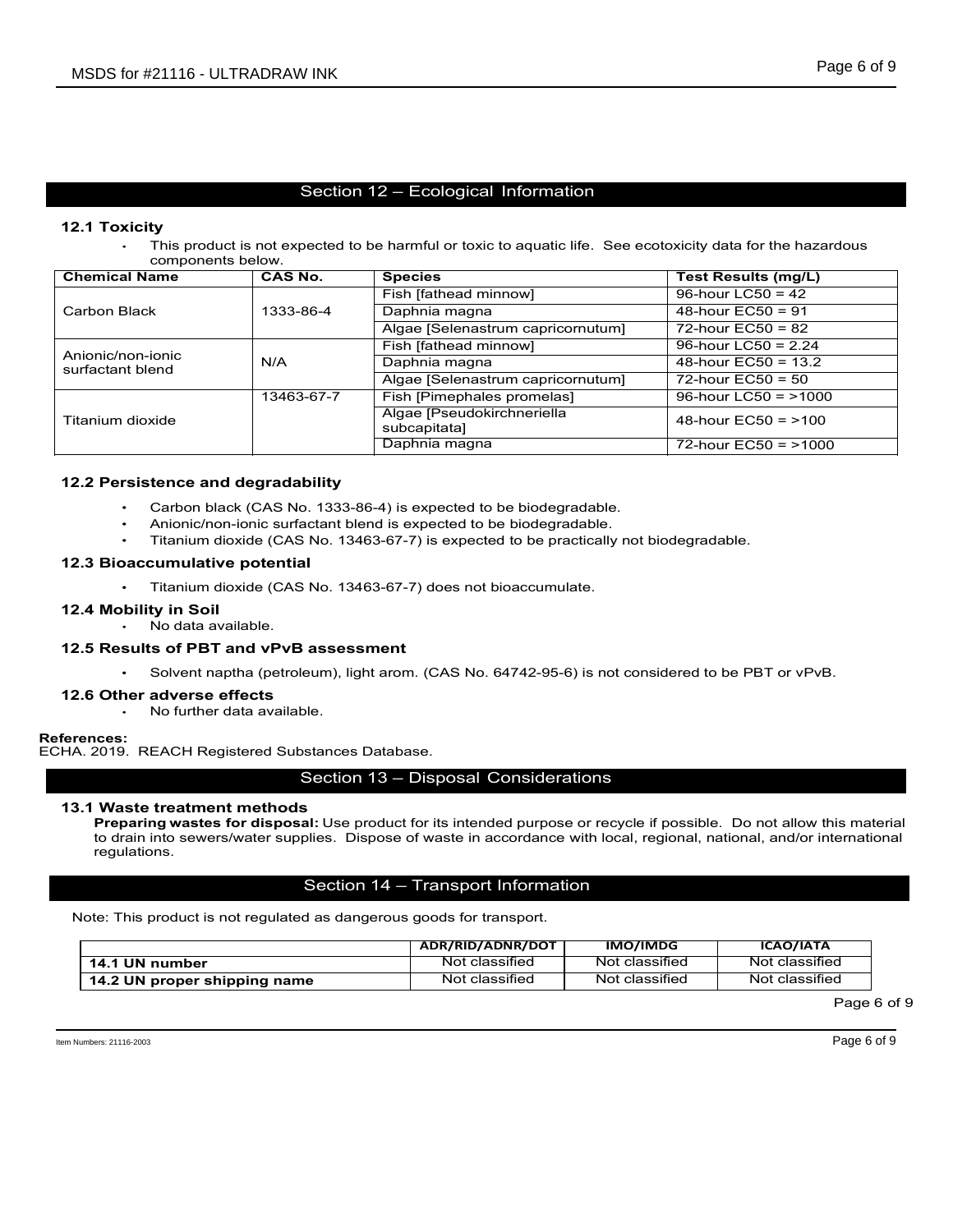| MSDS for #21116 - ULTRADRAW INK                                                                                                                                                                   |                                     |                | Page 7 of 9    |
|---------------------------------------------------------------------------------------------------------------------------------------------------------------------------------------------------|-------------------------------------|----------------|----------------|
|                                                                                                                                                                                                   |                                     |                |                |
|                                                                                                                                                                                                   |                                     |                |                |
|                                                                                                                                                                                                   |                                     |                |                |
| 14.3 Transport hazard class(es):                                                                                                                                                                  | Not classified                      | Not classified | Not classified |
| 14.4 Packing group                                                                                                                                                                                | Not classified                      | Not classified | Not classified |
| <b>14.5 Environmental hazards</b>                                                                                                                                                                 | None                                | None           | None           |
| 14.6 Special precautions for user                                                                                                                                                                 | None                                | None           | None           |
| 14.7 Transport in bulk according to Annex<br>II of MARPOL 73/78 and the IBC Code                                                                                                                  | Not applicable                      | Not applicable | Not applicable |
|                                                                                                                                                                                                   |                                     |                |                |
|                                                                                                                                                                                                   |                                     |                |                |
|                                                                                                                                                                                                   | Section 15 - Regulatory Information |                |                |
| 15.1 Safety, health and environmental regulations/legislation specific for the substance or mixture                                                                                               |                                     |                |                |
| <b>United States</b>                                                                                                                                                                              |                                     |                |                |
| <b>Federal Regulations:</b>                                                                                                                                                                       |                                     |                |                |
| <b>Comprehensive Environmental Response and Liability Act of 1980 (CERCLA):</b>                                                                                                                   |                                     |                |                |
| No components in this product are listed under CERCLA.<br>Clean Water Act (CWA): No components in this product are listed as toxic pollutants.                                                    |                                     |                |                |
| Clean Air Act (CAA): No components in this product are listed under the CAA.                                                                                                                      |                                     |                |                |
| <b>Superfund Amendments and Reauthorization Act (SARA) Title III Information:</b>                                                                                                                 |                                     |                |                |
| <b>SARA 302 Components:</b> No components in this product are subject to reporting requirements of S.302.                                                                                         |                                     |                |                |
| SARA 311/312 Hazards: No components in this product are SARA Hazards.<br><b>SARA 313 Components:</b> No components in this product are subject to S.313.                                          |                                     |                |                |
| <b>Toxic Substances Control Act (TSCA):</b>                                                                                                                                                       |                                     |                |                |
| All components in this product are listed on the non-confidential TSCA inventory.                                                                                                                 |                                     |                |                |
| <b>State Regulations:</b>                                                                                                                                                                         |                                     |                |                |
| California: Carbon black (airborne, unbound particles of respirable size) (CAS No. 1333-86-4) and titanium dioxide                                                                                |                                     |                |                |
| (airborne, unbound particles of respirable size) are listed under Proposition 65 (CA Health & Safety Code Section                                                                                 |                                     |                |                |
| 25249.5). No other components in this product are listed.                                                                                                                                         |                                     |                |                |
| Canada                                                                                                                                                                                            |                                     |                |                |
| <b>CEPA DSL/NDSL:</b> The components of this product are included on the DSL or are exempt from DSL/NDSL<br>requirements.                                                                         |                                     |                |                |
| International:                                                                                                                                                                                    |                                     |                |                |
| IARC: Carbon black (CAS No. 1333-86-4) particulate is classified as possibly carcinogenic to humans (Category                                                                                     |                                     |                |                |
|                                                                                                                                                                                                   |                                     |                |                |
| 2B). Titanium dioxide (CAS No. 13463-67-7) is classified as possibly carcinogenic to humans (Category 2B). No<br>other components in this product are classified with respect to carcinogenicity. |                                     |                |                |

## **United States<br>Federal Regulations:**

Safety, health and environmental regulations/legislation specific for the substance or mixture united States<br>Federal Regulations:<br>Federal Regulations:<br>Comprehensive Environmental Response and Liability Act of 1980 (CERCLA)

### Canada

### International:

### 15.2 Chemical Safety Assessment

| Clean Air Act (CAA): No components in this product are listed under the CAA.<br><b>Superfund Amendments and Reauthorization Act (SARA) Title III Information:</b><br>SARA 302 Components: No components in this product are subject to reporting requirements of S.302.<br>SARA 311/312 Hazards: No components in this product are SARA Hazards.<br><b>SARA 313 Components:</b> No components in this product are subject to S.313.<br><b>Toxic Substances Control Act (TSCA):</b><br>All components in this product are listed on the non-confidential TSCA inventory. | Clean Water Act (CWA): No components in this product are listed as toxic pollutants. |  |
|-------------------------------------------------------------------------------------------------------------------------------------------------------------------------------------------------------------------------------------------------------------------------------------------------------------------------------------------------------------------------------------------------------------------------------------------------------------------------------------------------------------------------------------------------------------------------|--------------------------------------------------------------------------------------|--|
| <b>State Regulations:</b><br>California: Carbon black (airborne, unbound particles of respirable size) (CAS No. 1333-86-4) and titanium dioxide<br>(airborne, unbound particles of respirable size) are listed under Proposition 65 (CA Health & Safety Code Section<br>25249.5). No other components in this product are listed.                                                                                                                                                                                                                                       |                                                                                      |  |
| Canada<br><b>CEPA DSL/NDSL:</b> The components of this product are included on the DSL or are exempt from DSL/NDSL<br>requirements.                                                                                                                                                                                                                                                                                                                                                                                                                                     |                                                                                      |  |
| International:<br>IARC: Carbon black (CAS No. 1333-86-4) particulate is classified as possibly carcinogenic to humans (Category<br>2B). Titanium dioxide (CAS No. 13463-67-7) is classified as possibly carcinogenic to humans (Category 2B). No<br>other components in this product are classified with respect to carcinogenicity.                                                                                                                                                                                                                                    |                                                                                      |  |
| 15.2 Chemical Safety Assessment<br>None available.                                                                                                                                                                                                                                                                                                                                                                                                                                                                                                                      |                                                                                      |  |
|                                                                                                                                                                                                                                                                                                                                                                                                                                                                                                                                                                         |                                                                                      |  |
| Section 16 - Other Information                                                                                                                                                                                                                                                                                                                                                                                                                                                                                                                                          |                                                                                      |  |
| List of acronyms and abbreviations:                                                                                                                                                                                                                                                                                                                                                                                                                                                                                                                                     |                                                                                      |  |
| ACGIH: American Conference of Governmental Industrial                                                                                                                                                                                                                                                                                                                                                                                                                                                                                                                   | <b>IMDG: International Maritime Dangerous Goods</b>                                  |  |
| Hygienists<br>ADR: International Carriage of Dangerous Goods by Road                                                                                                                                                                                                                                                                                                                                                                                                                                                                                                    | <b>IMO:</b> International Maritime Organization                                      |  |
| ADNR: Regulation for the Carriage of Dangerous Substances on<br>the Rhine                                                                                                                                                                                                                                                                                                                                                                                                                                                                                               | <b>MARPOL: Maritime Pollution</b>                                                    |  |
| CAA: Clean Air Act                                                                                                                                                                                                                                                                                                                                                                                                                                                                                                                                                      | mg/L: Milligrams per Liter                                                           |  |
| <b>CAS: Chemical Abstract Service Number</b>                                                                                                                                                                                                                                                                                                                                                                                                                                                                                                                            | NIH: National Institutes of Health                                                   |  |
| <b>CEPA: Canadian Environmental Protection Act</b>                                                                                                                                                                                                                                                                                                                                                                                                                                                                                                                      | <b>NDSL: Non-Domestic Substance List</b>                                             |  |
| <b>CERCLA: Comprehensive Environmental Response and Liability</b><br>Act                                                                                                                                                                                                                                                                                                                                                                                                                                                                                                | NTP: National Toxicology Program                                                     |  |
| CLP: Classification, Labelling and Packaging Regulation (EC) No<br>1272/2008                                                                                                                                                                                                                                                                                                                                                                                                                                                                                            | <b>OSHA: Occupational Safety and Health Administration</b>                           |  |
|                                                                                                                                                                                                                                                                                                                                                                                                                                                                                                                                                                         | Page 7 of 9                                                                          |  |
|                                                                                                                                                                                                                                                                                                                                                                                                                                                                                                                                                                         |                                                                                      |  |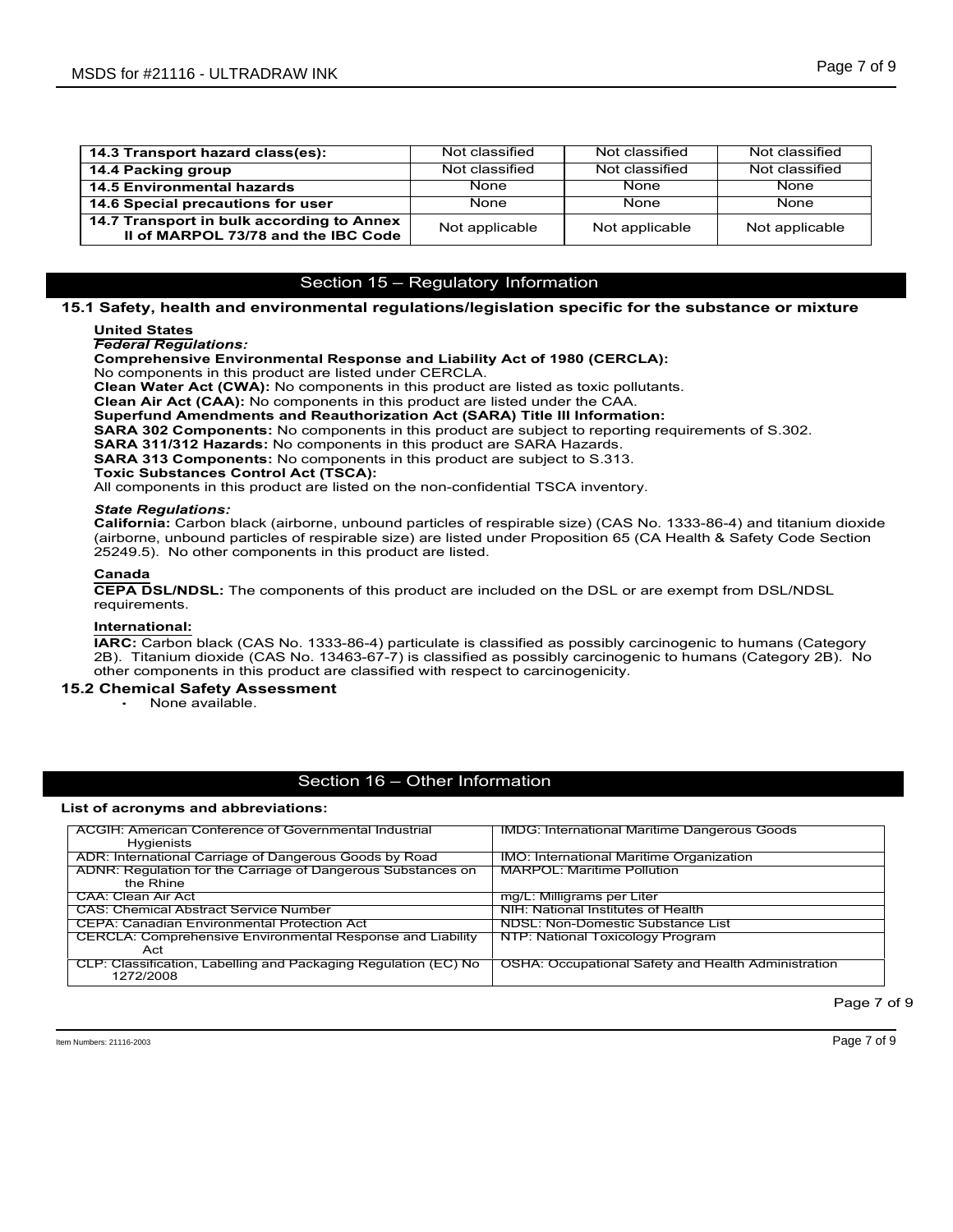| MSDS for #21116 - ULTRADRAW INK<br><b>CWA: Clean Water Act</b><br>PBT: Persistent, Bioaccumulative and Toxic<br><b>DSL: Domestic Substances List</b><br><b>PPE: Personal Protective Equipment</b><br><b>EC: European Commission</b><br>ppm: Parts Per Million<br>REACH: Registration, Evaluation, Authorisation and<br>ECHA: European Chemicals Agency<br><b>Restriction of Chemicals</b><br><b>EINECS: European Inventory of Existing Chemical Substances</b><br>RID: International Carriage of Dangerous Goods by Rail<br>EPCRA: Emergency Planning and Community Right To Know Act<br>RTK: Right to Know<br><b>GHS: Globally Harmonized System</b><br>RTECS: Registry of Toxic Effects of Chemical Substances<br><b>HEPA: High Efficiency Particulate Air</b><br>SARA: Superfund Amendment and Reauthorization Act<br><b>HSE: Health Safety Executive</b><br><b>SDS: Safety Data Sheet</b><br><b>HSDB: Hazardous Substances Data Bank</b><br><b>STEL: Short-term Exposure Limit</b><br><b>TOXNET: Toxicology Data Network</b><br><b>IBC: International Bulk Chemical</b><br><b>TSCA: Toxic Substances Control Act</b><br>IARC: International Agency for Research on Cancer<br>IATA: International Air Transport Association<br>TWA: Time Weighted Average (8-hour)<br><b>UN: United Nations</b><br>ICAO: International Civil Aviation Organization<br><b>IDLH: Immediately Dangerous to Life or Health</b><br>vPvB: very Persistent, very Bioaccumulative |                                                                                                                            |  |
|--------------------------------------------------------------------------------------------------------------------------------------------------------------------------------------------------------------------------------------------------------------------------------------------------------------------------------------------------------------------------------------------------------------------------------------------------------------------------------------------------------------------------------------------------------------------------------------------------------------------------------------------------------------------------------------------------------------------------------------------------------------------------------------------------------------------------------------------------------------------------------------------------------------------------------------------------------------------------------------------------------------------------------------------------------------------------------------------------------------------------------------------------------------------------------------------------------------------------------------------------------------------------------------------------------------------------------------------------------------------------------------------------------------------------------------------------------------|----------------------------------------------------------------------------------------------------------------------------|--|
|                                                                                                                                                                                                                                                                                                                                                                                                                                                                                                                                                                                                                                                                                                                                                                                                                                                                                                                                                                                                                                                                                                                                                                                                                                                                                                                                                                                                                                                              |                                                                                                                            |  |
|                                                                                                                                                                                                                                                                                                                                                                                                                                                                                                                                                                                                                                                                                                                                                                                                                                                                                                                                                                                                                                                                                                                                                                                                                                                                                                                                                                                                                                                              |                                                                                                                            |  |
|                                                                                                                                                                                                                                                                                                                                                                                                                                                                                                                                                                                                                                                                                                                                                                                                                                                                                                                                                                                                                                                                                                                                                                                                                                                                                                                                                                                                                                                              |                                                                                                                            |  |
| Page 8 of 9                                                                                                                                                                                                                                                                                                                                                                                                                                                                                                                                                                                                                                                                                                                                                                                                                                                                                                                                                                                                                                                                                                                                                                                                                                                                                                                                                                                                                                                  |                                                                                                                            |  |
|                                                                                                                                                                                                                                                                                                                                                                                                                                                                                                                                                                                                                                                                                                                                                                                                                                                                                                                                                                                                                                                                                                                                                                                                                                                                                                                                                                                                                                                              |                                                                                                                            |  |
|                                                                                                                                                                                                                                                                                                                                                                                                                                                                                                                                                                                                                                                                                                                                                                                                                                                                                                                                                                                                                                                                                                                                                                                                                                                                                                                                                                                                                                                              |                                                                                                                            |  |
|                                                                                                                                                                                                                                                                                                                                                                                                                                                                                                                                                                                                                                                                                                                                                                                                                                                                                                                                                                                                                                                                                                                                                                                                                                                                                                                                                                                                                                                              |                                                                                                                            |  |
|                                                                                                                                                                                                                                                                                                                                                                                                                                                                                                                                                                                                                                                                                                                                                                                                                                                                                                                                                                                                                                                                                                                                                                                                                                                                                                                                                                                                                                                              |                                                                                                                            |  |
|                                                                                                                                                                                                                                                                                                                                                                                                                                                                                                                                                                                                                                                                                                                                                                                                                                                                                                                                                                                                                                                                                                                                                                                                                                                                                                                                                                                                                                                              |                                                                                                                            |  |
|                                                                                                                                                                                                                                                                                                                                                                                                                                                                                                                                                                                                                                                                                                                                                                                                                                                                                                                                                                                                                                                                                                                                                                                                                                                                                                                                                                                                                                                              |                                                                                                                            |  |
|                                                                                                                                                                                                                                                                                                                                                                                                                                                                                                                                                                                                                                                                                                                                                                                                                                                                                                                                                                                                                                                                                                                                                                                                                                                                                                                                                                                                                                                              |                                                                                                                            |  |
|                                                                                                                                                                                                                                                                                                                                                                                                                                                                                                                                                                                                                                                                                                                                                                                                                                                                                                                                                                                                                                                                                                                                                                                                                                                                                                                                                                                                                                                              |                                                                                                                            |  |
|                                                                                                                                                                                                                                                                                                                                                                                                                                                                                                                                                                                                                                                                                                                                                                                                                                                                                                                                                                                                                                                                                                                                                                                                                                                                                                                                                                                                                                                              |                                                                                                                            |  |
|                                                                                                                                                                                                                                                                                                                                                                                                                                                                                                                                                                                                                                                                                                                                                                                                                                                                                                                                                                                                                                                                                                                                                                                                                                                                                                                                                                                                                                                              |                                                                                                                            |  |
|                                                                                                                                                                                                                                                                                                                                                                                                                                                                                                                                                                                                                                                                                                                                                                                                                                                                                                                                                                                                                                                                                                                                                                                                                                                                                                                                                                                                                                                              |                                                                                                                            |  |
|                                                                                                                                                                                                                                                                                                                                                                                                                                                                                                                                                                                                                                                                                                                                                                                                                                                                                                                                                                                                                                                                                                                                                                                                                                                                                                                                                                                                                                                              |                                                                                                                            |  |
|                                                                                                                                                                                                                                                                                                                                                                                                                                                                                                                                                                                                                                                                                                                                                                                                                                                                                                                                                                                                                                                                                                                                                                                                                                                                                                                                                                                                                                                              |                                                                                                                            |  |
|                                                                                                                                                                                                                                                                                                                                                                                                                                                                                                                                                                                                                                                                                                                                                                                                                                                                                                                                                                                                                                                                                                                                                                                                                                                                                                                                                                                                                                                              |                                                                                                                            |  |
|                                                                                                                                                                                                                                                                                                                                                                                                                                                                                                                                                                                                                                                                                                                                                                                                                                                                                                                                                                                                                                                                                                                                                                                                                                                                                                                                                                                                                                                              |                                                                                                                            |  |
|                                                                                                                                                                                                                                                                                                                                                                                                                                                                                                                                                                                                                                                                                                                                                                                                                                                                                                                                                                                                                                                                                                                                                                                                                                                                                                                                                                                                                                                              |                                                                                                                            |  |
|                                                                                                                                                                                                                                                                                                                                                                                                                                                                                                                                                                                                                                                                                                                                                                                                                                                                                                                                                                                                                                                                                                                                                                                                                                                                                                                                                                                                                                                              |                                                                                                                            |  |
|                                                                                                                                                                                                                                                                                                                                                                                                                                                                                                                                                                                                                                                                                                                                                                                                                                                                                                                                                                                                                                                                                                                                                                                                                                                                                                                                                                                                                                                              |                                                                                                                            |  |
|                                                                                                                                                                                                                                                                                                                                                                                                                                                                                                                                                                                                                                                                                                                                                                                                                                                                                                                                                                                                                                                                                                                                                                                                                                                                                                                                                                                                                                                              |                                                                                                                            |  |
|                                                                                                                                                                                                                                                                                                                                                                                                                                                                                                                                                                                                                                                                                                                                                                                                                                                                                                                                                                                                                                                                                                                                                                                                                                                                                                                                                                                                                                                              |                                                                                                                            |  |
|                                                                                                                                                                                                                                                                                                                                                                                                                                                                                                                                                                                                                                                                                                                                                                                                                                                                                                                                                                                                                                                                                                                                                                                                                                                                                                                                                                                                                                                              |                                                                                                                            |  |
|                                                                                                                                                                                                                                                                                                                                                                                                                                                                                                                                                                                                                                                                                                                                                                                                                                                                                                                                                                                                                                                                                                                                                                                                                                                                                                                                                                                                                                                              |                                                                                                                            |  |
|                                                                                                                                                                                                                                                                                                                                                                                                                                                                                                                                                                                                                                                                                                                                                                                                                                                                                                                                                                                                                                                                                                                                                                                                                                                                                                                                                                                                                                                              |                                                                                                                            |  |
|                                                                                                                                                                                                                                                                                                                                                                                                                                                                                                                                                                                                                                                                                                                                                                                                                                                                                                                                                                                                                                                                                                                                                                                                                                                                                                                                                                                                                                                              |                                                                                                                            |  |
|                                                                                                                                                                                                                                                                                                                                                                                                                                                                                                                                                                                                                                                                                                                                                                                                                                                                                                                                                                                                                                                                                                                                                                                                                                                                                                                                                                                                                                                              |                                                                                                                            |  |
|                                                                                                                                                                                                                                                                                                                                                                                                                                                                                                                                                                                                                                                                                                                                                                                                                                                                                                                                                                                                                                                                                                                                                                                                                                                                                                                                                                                                                                                              |                                                                                                                            |  |
|                                                                                                                                                                                                                                                                                                                                                                                                                                                                                                                                                                                                                                                                                                                                                                                                                                                                                                                                                                                                                                                                                                                                                                                                                                                                                                                                                                                                                                                              |                                                                                                                            |  |
|                                                                                                                                                                                                                                                                                                                                                                                                                                                                                                                                                                                                                                                                                                                                                                                                                                                                                                                                                                                                                                                                                                                                                                                                                                                                                                                                                                                                                                                              |                                                                                                                            |  |
|                                                                                                                                                                                                                                                                                                                                                                                                                                                                                                                                                                                                                                                                                                                                                                                                                                                                                                                                                                                                                                                                                                                                                                                                                                                                                                                                                                                                                                                              |                                                                                                                            |  |
|                                                                                                                                                                                                                                                                                                                                                                                                                                                                                                                                                                                                                                                                                                                                                                                                                                                                                                                                                                                                                                                                                                                                                                                                                                                                                                                                                                                                                                                              |                                                                                                                            |  |
|                                                                                                                                                                                                                                                                                                                                                                                                                                                                                                                                                                                                                                                                                                                                                                                                                                                                                                                                                                                                                                                                                                                                                                                                                                                                                                                                                                                                                                                              |                                                                                                                            |  |
|                                                                                                                                                                                                                                                                                                                                                                                                                                                                                                                                                                                                                                                                                                                                                                                                                                                                                                                                                                                                                                                                                                                                                                                                                                                                                                                                                                                                                                                              |                                                                                                                            |  |
| References:                                                                                                                                                                                                                                                                                                                                                                                                                                                                                                                                                                                                                                                                                                                                                                                                                                                                                                                                                                                                                                                                                                                                                                                                                                                                                                                                                                                                                                                  |                                                                                                                            |  |
|                                                                                                                                                                                                                                                                                                                                                                                                                                                                                                                                                                                                                                                                                                                                                                                                                                                                                                                                                                                                                                                                                                                                                                                                                                                                                                                                                                                                                                                              |                                                                                                                            |  |
| European Chemicals Agency's Classification and Labelling Inventory Database.                                                                                                                                                                                                                                                                                                                                                                                                                                                                                                                                                                                                                                                                                                                                                                                                                                                                                                                                                                                                                                                                                                                                                                                                                                                                                                                                                                                 |                                                                                                                            |  |
| United States Occupational Safety and Health Administration (OSHA) Chemical Sampling Information.                                                                                                                                                                                                                                                                                                                                                                                                                                                                                                                                                                                                                                                                                                                                                                                                                                                                                                                                                                                                                                                                                                                                                                                                                                                                                                                                                            |                                                                                                                            |  |
| European Chemicals Agency (ECHA) Registration, Evaluation, Authorisation and Restriction of Chemicals (REACH).                                                                                                                                                                                                                                                                                                                                                                                                                                                                                                                                                                                                                                                                                                                                                                                                                                                                                                                                                                                                                                                                                                                                                                                                                                                                                                                                               | Disclaimer:                                                                                                                |  |
|                                                                                                                                                                                                                                                                                                                                                                                                                                                                                                                                                                                                                                                                                                                                                                                                                                                                                                                                                                                                                                                                                                                                                                                                                                                                                                                                                                                                                                                              |                                                                                                                            |  |
| To the best of our knowledge, the information contained herein is accurate. However, neither the above named supplier                                                                                                                                                                                                                                                                                                                                                                                                                                                                                                                                                                                                                                                                                                                                                                                                                                                                                                                                                                                                                                                                                                                                                                                                                                                                                                                                        |                                                                                                                            |  |
| nor any of its subsidiaries assumes any liability whatsoever for the accuracy or completeness of the information contained                                                                                                                                                                                                                                                                                                                                                                                                                                                                                                                                                                                                                                                                                                                                                                                                                                                                                                                                                                                                                                                                                                                                                                                                                                                                                                                                   |                                                                                                                            |  |
| herein. Final determination of suitability of any material is the sole responsibility of the user. All materials may present                                                                                                                                                                                                                                                                                                                                                                                                                                                                                                                                                                                                                                                                                                                                                                                                                                                                                                                                                                                                                                                                                                                                                                                                                                                                                                                                 |                                                                                                                            |  |
|                                                                                                                                                                                                                                                                                                                                                                                                                                                                                                                                                                                                                                                                                                                                                                                                                                                                                                                                                                                                                                                                                                                                                                                                                                                                                                                                                                                                                                                              |                                                                                                                            |  |
| unknown hazards and should be used with caution. Although certain hazards are described herein, we cannot guarantee                                                                                                                                                                                                                                                                                                                                                                                                                                                                                                                                                                                                                                                                                                                                                                                                                                                                                                                                                                                                                                                                                                                                                                                                                                                                                                                                          |                                                                                                                            |  |
|                                                                                                                                                                                                                                                                                                                                                                                                                                                                                                                                                                                                                                                                                                                                                                                                                                                                                                                                                                                                                                                                                                                                                                                                                                                                                                                                                                                                                                                              |                                                                                                                            |  |
|                                                                                                                                                                                                                                                                                                                                                                                                                                                                                                                                                                                                                                                                                                                                                                                                                                                                                                                                                                                                                                                                                                                                                                                                                                                                                                                                                                                                                                                              |                                                                                                                            |  |
|                                                                                                                                                                                                                                                                                                                                                                                                                                                                                                                                                                                                                                                                                                                                                                                                                                                                                                                                                                                                                                                                                                                                                                                                                                                                                                                                                                                                                                                              | that these are the only hazards that exist.<br><b>Revision Indicator: REV.2</b><br><b>Creation Date: December 26, 2019</b> |  |
|                                                                                                                                                                                                                                                                                                                                                                                                                                                                                                                                                                                                                                                                                                                                                                                                                                                                                                                                                                                                                                                                                                                                                                                                                                                                                                                                                                                                                                                              |                                                                                                                            |  |
|                                                                                                                                                                                                                                                                                                                                                                                                                                                                                                                                                                                                                                                                                                                                                                                                                                                                                                                                                                                                                                                                                                                                                                                                                                                                                                                                                                                                                                                              |                                                                                                                            |  |

- References:<br>→ European Chemicals Agency (ECHA) Registration, Evaluation, Authorisation and Restriction of Chemicals (REACH).
- European Chemicals Agency's Classification and Labelling Inventory Database.
- United States Occupational Safety and Health Administration (OSHA) Chemical Sampling Information.